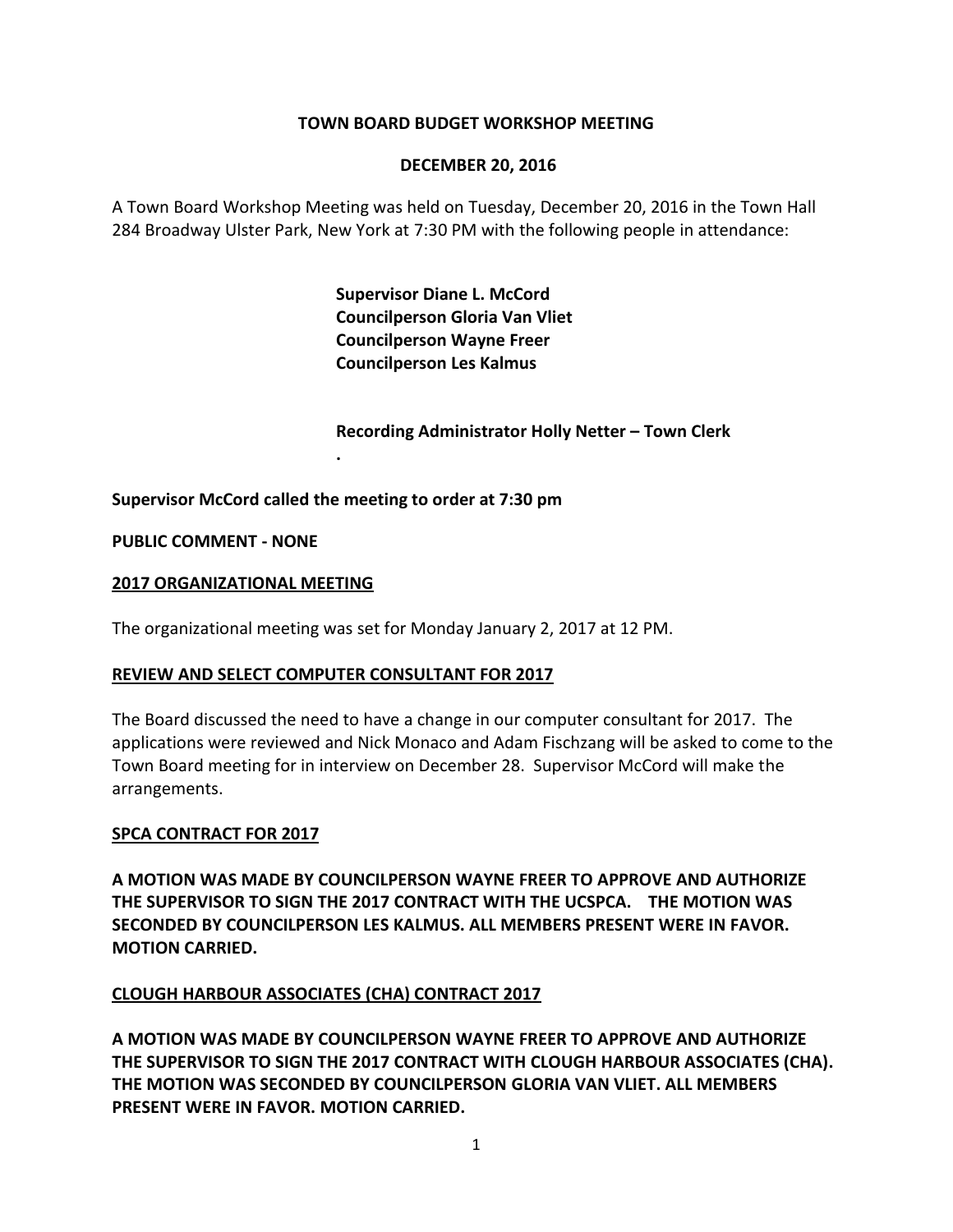## **REVIEW SCOTT DUTTON ZONING CHANGE – MYLES PUTMAN**

A request for a zoning change by Scott Dutton for Main Street in Esopus has been the topic of conversation for several meetings. At a prior meeting Myles had suggested the possibility of "tinkering" with the use table as an alternative to a permanent zoning change from Neighborhood Commercial (NC) to general Commercial (GC). Myles reviewed some of the possible changes that can be made. This is a Type 1 action and would need SEQR. Mr. Dutton was also present and said he wants to do what the community wants. At a prior meeting the Board clearly stated they were not interested in making a map change, however, they were open to updating the usage allowable in the area. As part of the contract provision Mr. Dutton has with Mr. & Mr. Lane, he needs to have the Boards position of the proposed zoning map change in writing. Mr. Dutton had paid the fee associated with the request for the zoning change and it will be refunded to him.

## **COMPREHENSIVE PLAN PPA – MYLES PUTMAN**

Myles gave the Board a sample RFP for the preparation of a revised Comprehensive Plan for review. Saugerties has an ongoing Comprehensive Plan Committee that has been going for 10 – 15 years. This is a standing group that will handle any land use, zoning or development issues that comes their way. They use a base of a 1999 Comprehensive Plan and build on it and zoning. The groups roll is like an Ad Hoc sounding board for zoning proposals. Myles said that may be a roll you would like to have our Comprehensive Committee and Economic Development Committee morph into. Myles explained the Town can either try to update the whole plan or concentrate on specific sections. The Board was in agreement to have a small proposal and work on a partial Comprehensive Plan. The Economic Development Committee is working on a letter to send out to the community to survey to see what the residents would like to see in the future.

#### **TRANSFER STATION**

The roof over the roll- offs will wait until 2017. Medical waste is not accepted at the Transfer Station and appropriate signage has been installed. 2017 permits are now for sale at the Transfer Station. The Veteran Discounts will be available in 2017.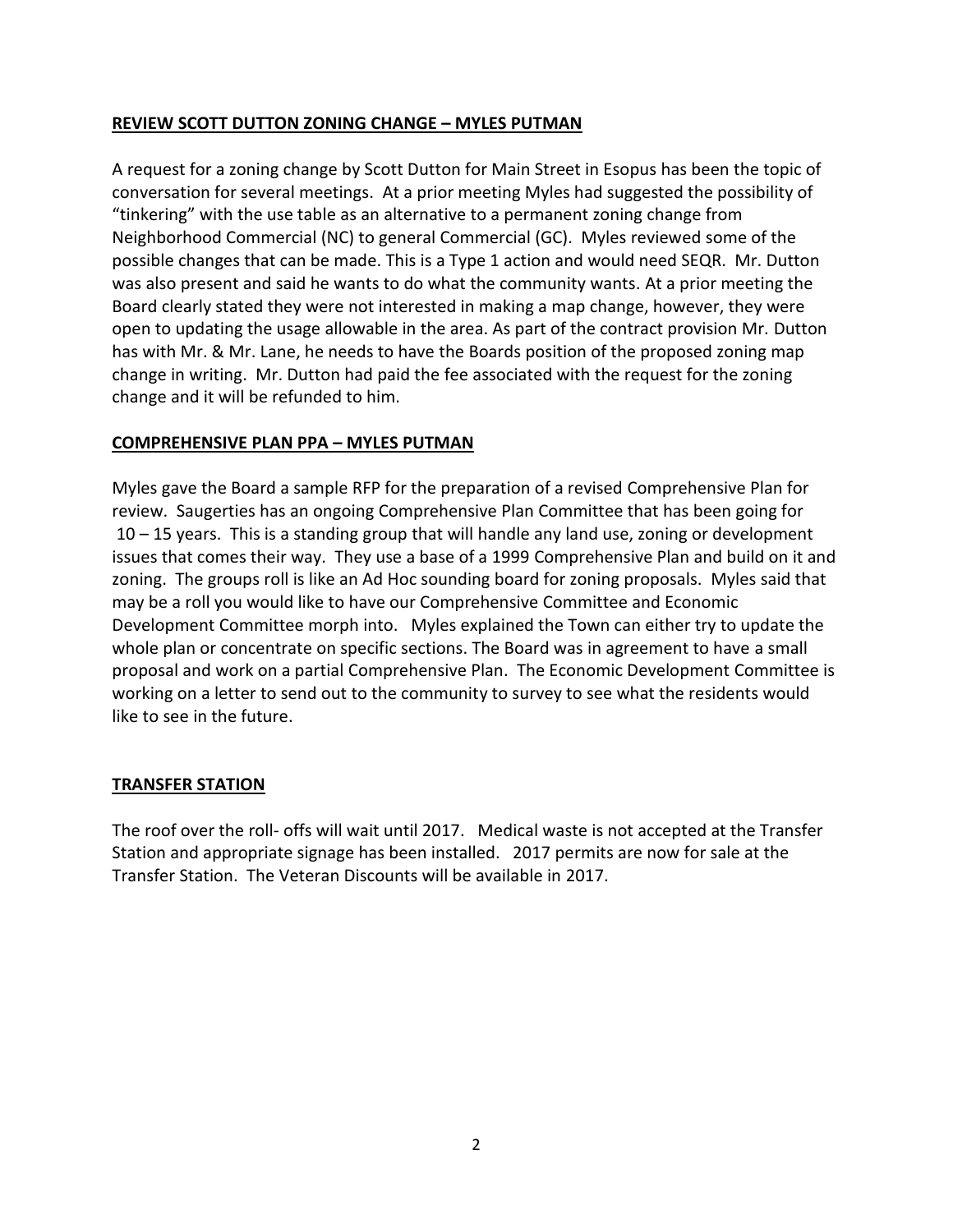## **TOWN OF ESOPUS BLANKET RESOLUTION TO ACKNOWLEDGE ROADS THAT HAD APPEARED TO BE PRIVATE ARE ACTUALLY PUBLIC**

*Be It Resolved***,** by the Town Board of the Town of Esopus, in the County of Ulster, State of New York, as follows,

*Whereas* the Town Board accepts all legal and maintenance and repair responsibility for the roadways listed below;

*Whereas* the Town Board accepts the length changes; and

*Whereas* the roadways and changes include the following:

Old County Road, from Old Post Road to Old Post Road, 0.09

Rousner Lane from Old Post Road to the dead end, adding 0.59 for a total of 0.79

Van Voorhis Lane from New Salem Road to the dead end 0.04;

*Therefore, Be It Resolved*, the Town Board of the Town of Esopus acknowledges these public roads.

| <b>Resolution offered by:</b>  | <b>Supervisor Diane L. McCord</b>    |            |
|--------------------------------|--------------------------------------|------------|
| <b>Resolution seconded by:</b> | <b>Councilperson Leslie Kalmus</b>   |            |
|                                | <b>Councilperson Wayne Freer</b>     | <b>AYE</b> |
|                                | <b>Councilperson Gloria VanVliet</b> | <b>AYE</b> |
|                                | <b>Councilperson Leslie Kalmus</b>   | <u>AYE</u> |
|                                | <b>Supervisor Diane L. McCord</b>    | <b>AYE</b> |

All members present were in favor.

#### **Don Kiernan - Water Bill Notification**

Don Kiernan proposed an option for a new billing format. The post cards are being lost by the post office at an alarming rate and the cards are often unreadable when customers receive them. Don has discussed this with the Port Ewen Water Sewer Board and would like to issue a Z fold self sealing bill. The cost of the machine is \$2,000 and Don will be looking into getting a permit for the mailing. This will decrease the amount of postage necessary to mail the bills. The change is estimated to be in place for the second quarter billing cycle.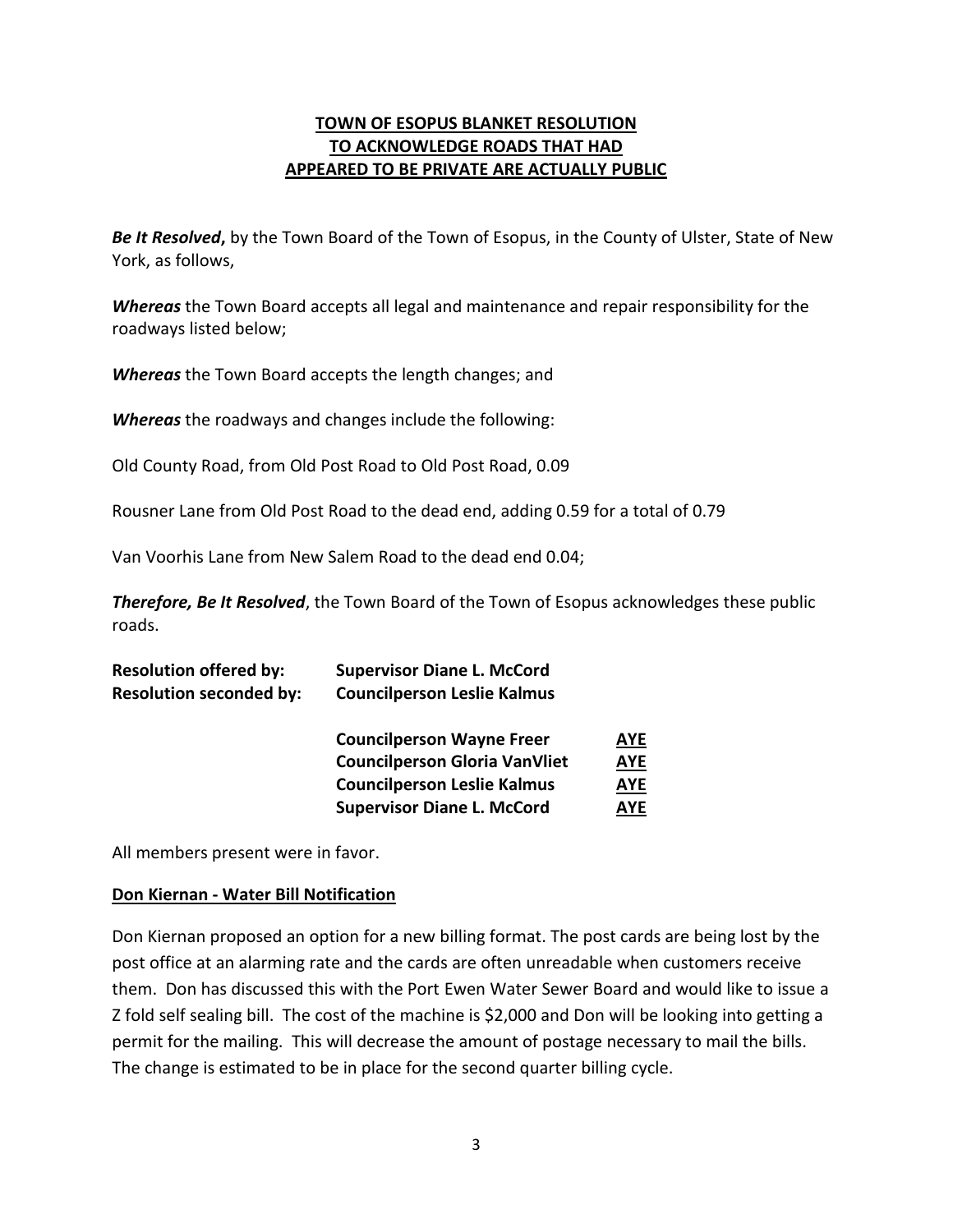Don reviewed quotes for replacing the high service pumps which are cracking with "soft starts", which in the long run will save us more money because they will eliminate breaks. Don received 3 proposals. The lowest bid was for \$9,700 to replace all of the starters from TAM Enterprises from Goshen. Don has the money in the 2017 budget.

Don said we are not getting any further with Mr. D'Anna with the acquisition of the property for the water tank. He has been trying for years. He feels the Town may need to obtain an Imminent Domain attorney. Aqua Store attended a Water Sewer Meeting and made a presentation of the tank. The project will take 10 weeks from the time it arrives on site and gets erected. The tank will last 50 plus years. Mr. D'Anna received Supervisor McCord's letter but the matter is not moving forward.

# PROPOSED LOCAL LAW TO AMEND ZONING STATUTE- UC PLANNING BOARD RESPONSE( UCPB)

This proposed Local Law relates to the amending of the notification period for publication in a local newspaper from 10 to 5 days. It also allows for neighbor notification to occur through conventional mail rather than certified with return receipt. Supervisor McCord read excerpts from the response letter from the County. Ulster County Planning Board has determined this does not to have a county – wide impact. However, they have made a suggestion of placing a temporary sign on a property that is subject to local action to make adjacent property owners and other residents aware of a potential project. The Town Board in whole was not in favor of the County's suggestion.

## **RESOLUTION TO APPOINT JARED GEUSS**

Be it resolved by the Town Board of Esopus, County of Ulster, State of New York as follows:

Whereas, Councilperson Kyle Barnett has resigned effective December 16, 2016. There exists a vacancy on the Esopus Town Board.

Therefore Be It Resolved, the Town Board appoints Jared Geuss to fill the Council position with a term expiring December 31, 2017.

| <b>Resolution offered by:</b>  | <b>Councilperson Wayne Freer</b>      |            |
|--------------------------------|---------------------------------------|------------|
| <b>Resolution seconded by:</b> | <b>Councilperson Gloria Van Vliet</b> |            |
|                                | <b>Councilperson Wayne Freer</b>      | <b>AYE</b> |
|                                | <b>Councilperson Gloria VanVliet</b>  | <u>AYE</u> |
|                                | <b>Councilperson Leslie Kalmus</b>    | <u>AYE</u> |
|                                | <b>Supervisor Diane L. McCord</b>     | <b>AYE</b> |

Supervisor McCord reviewed the following announcements: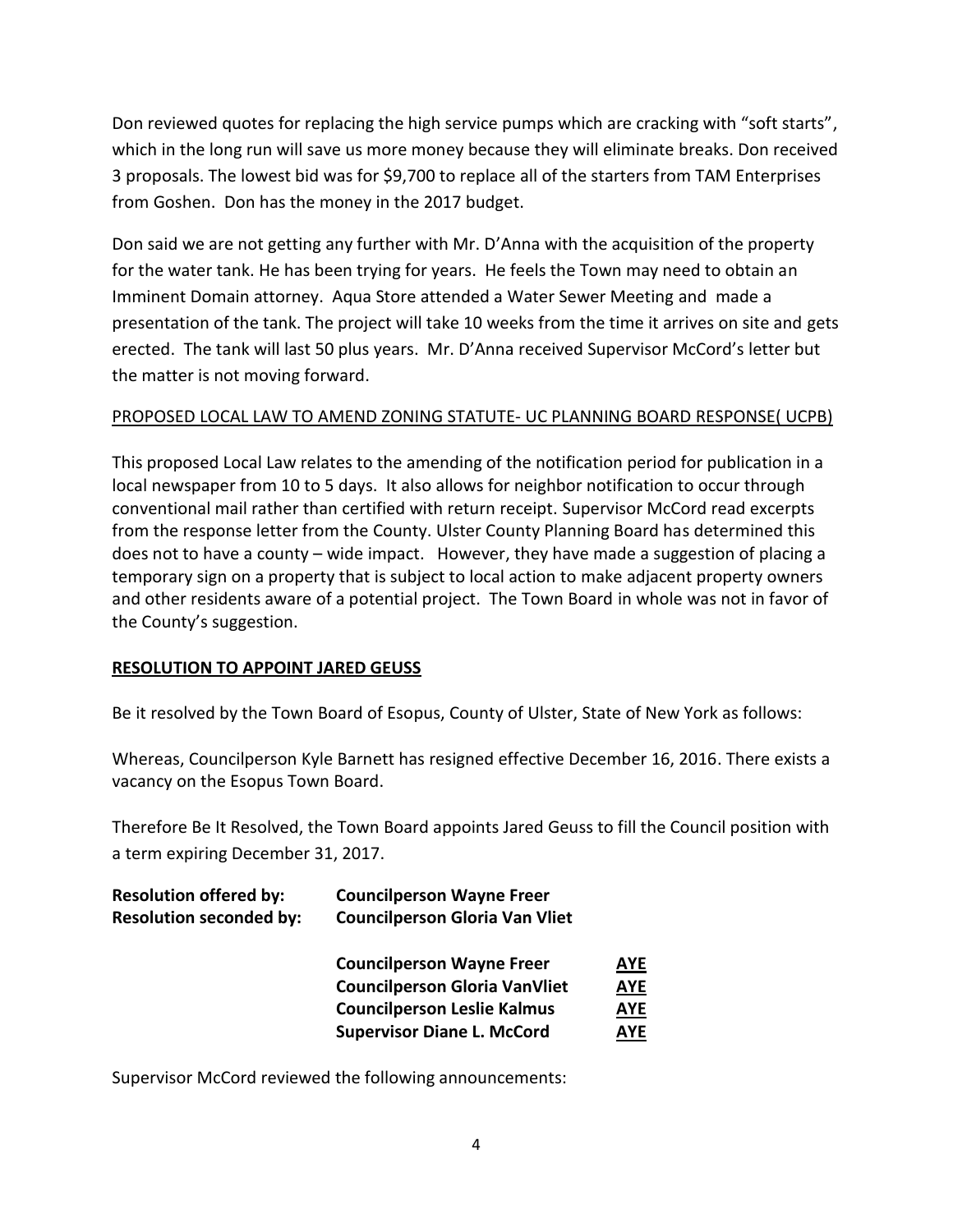We are being audited by the NYS Comptrollers' Office. Theresa Myer began a Risk Assessment Audit today.

- 1. Town Building Inspector asked why we didn't have Identification Badges? Told him to go to Ernie Germano. What about I.D. badges for employees? Board was in favor of all employees and Town Board members to have ID. ID will be owned by the Town and will be property of the Town and will need to be returned should the employee leave.
- 2. Comprehensive Board needs a Motion to appoint members: Fred Zimmer Planning Board Melanie Marino – Zoning Board, Mark Ellison – Environmental Board, Janet Balushi – Waterfront Board. Les Kalmus cannot be the representative from the Town Board since he is in the process of selling his home. Who will we appoint from the Town Board? Jared will serve. Resolution will be presented at the next Town Board meeting
- 3. We have many openings on our Board: Environmental, Port Ewen Water and Sewer, Waterfront Advisory, Zoning Board of Appeals as well as a Secretary for the Environmental Board and Waterfront Advisory. Glen Kubista volunteered for the ZBA. There is also an opportunity if an existing board member wants to move from ZBA to Planning. Besides placing an ad on our website, notices will be placed in the Post Offices.
- 4. The meeting with Steve Aaron, Central Hudson, Don Kiernan was postponed until Steve can make a new date. This pump station and road acceptance cannot be done until we have a clear title.
- 5. Katherine Barry has had her light on Tilden and Herriman St. replaced with an LED and is very happy with the results.
- 6. Liaison Appointments have been made and Diane will continue with the Economic Development Committee.
- 7. The RSS case is continuing and hopefully everyone has gotten their email. They are going to apply for an area variance with the ZBA. They must prove a hardship.
- 8. Diane has jury duty in Albany for the U.S. District Northern Division Court in January.
- 9. Recreation Building Dan is still awaiting quotes from cement people but they should be in by our next workshop meeting.
- 10. Supervisor asked if everyone was happy with the scheduling of the Workshop and Town Board meetings. Workshop and Town Board meetings will remain the same for 2017. However, vouchers will need to be done for the middle meeting.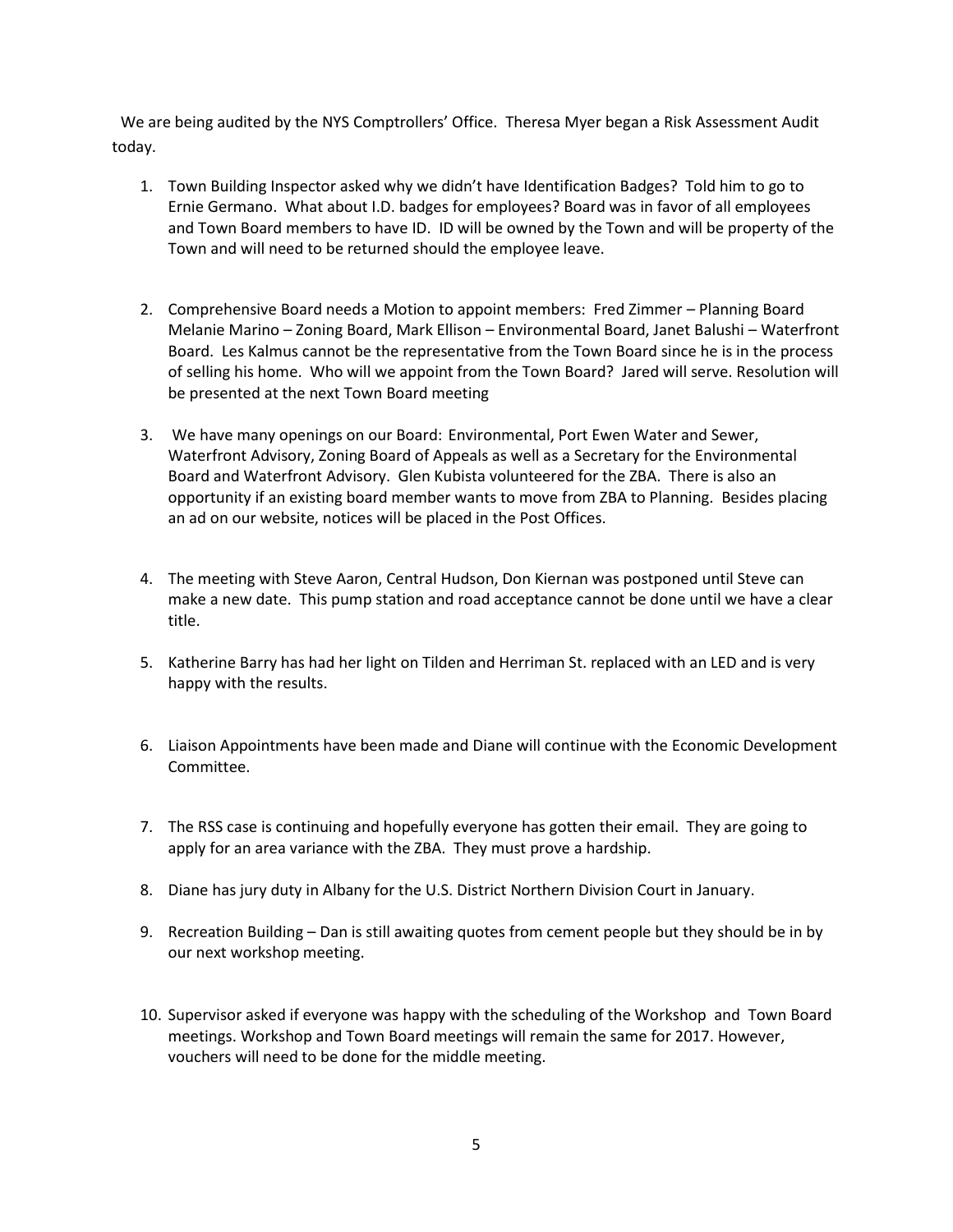- 11. Wayne…..Will the same Court Security Officers be hired for 2017? I asked Lois in the Court and she told me to contact you. Ernest Osterhoudt, Joseph Murray, Joseph Corcoran, William Scott MacCreery, Frank Kobes, Hank Yost.
- 12. The Navara Letter was edited by Paul Kellar. Letter will be sent in January .
- 13. Letter from Samantha Epstein Hudson River Sloop Clearwater approval to run the Aquatic Invasive Species Program at the Esopus boat launch for watercraft inspections – providing free voluntary boat inspections to re creational boaters and to distribute educational materials about the spread of invasive species. Councilperson Freer suggested obtaining insurance from her if she is planning on being in the water.
- 14. Economic Development Committee is proposing sending out a survey to residents regarding their wishes for the Comprehensive Development Plan and having an informational meeting on the same with the public. They have \$1,000 in their budget which may not be enough for the mailing. However, since this is directly connected to the Comprehensive Plan, could we use money set aside for Comprehensive expenses? The Board was in agreement to spend the money for postage. Councilperson Freer suggested looking in to Governmental Bulk Rate Permit.
- 15. Our insurance agent sent us suggested recommendations for discipline issues. According to Michael Kutski from the UPSEU union all related forms used for employees including annual evaluations must be included in the contract and is part of the negotiation.
- 16. DASNY Grant application for the Highway Sewer Vacuum Truck has been submitted.
- 17. A letter was received from Ulster County Real Property Tax regarding a charge back for \$11,828.33 for erroneous assessments with regard to Bellaire Ridge and Lighthouse Bluff which were Planning Board cases that were incomplete. Supervisor McCord is waiting for calls back from the County.

#### **EXECUTIVE SESSION**

**A MOTION WAS MADE BY COUNCILPERSON WAYNE FREER TO ENTER INTO EXECUTIVE SESSION AT 8:55 PM TO DISCUSS A PERSONNEL ISSUE IN THE BUILDING DEPARTMENT. THE BOARD MEMBERS INVITED COUNCILPERSON JARED GEUSS AND COUNCILPERSON ELECT KATHIE QUICK INTO THE SESSION. THE MOTION WAS SECONDED BY COUNCILPERSON GLORIA VAN VLIET. ALL MEMBERS PRESENT WERE IN FAVOR. MOTION CARRIED.** 

**A MOTION WAS MADE BY COUNCILPERSON WAYNE FREER TO COME OUT OF EXECUTIVE SESSION AT 9:32 PM AND WAS SECONDED BY COUNCILPERSON GLORIA VAN VLIET. ALL MEMBERS PRESENT WERE IN FAVOR. MOTION CARRIED. NO DECISSIONS WERE MADE.**

**NO ACTION TAKEN.**